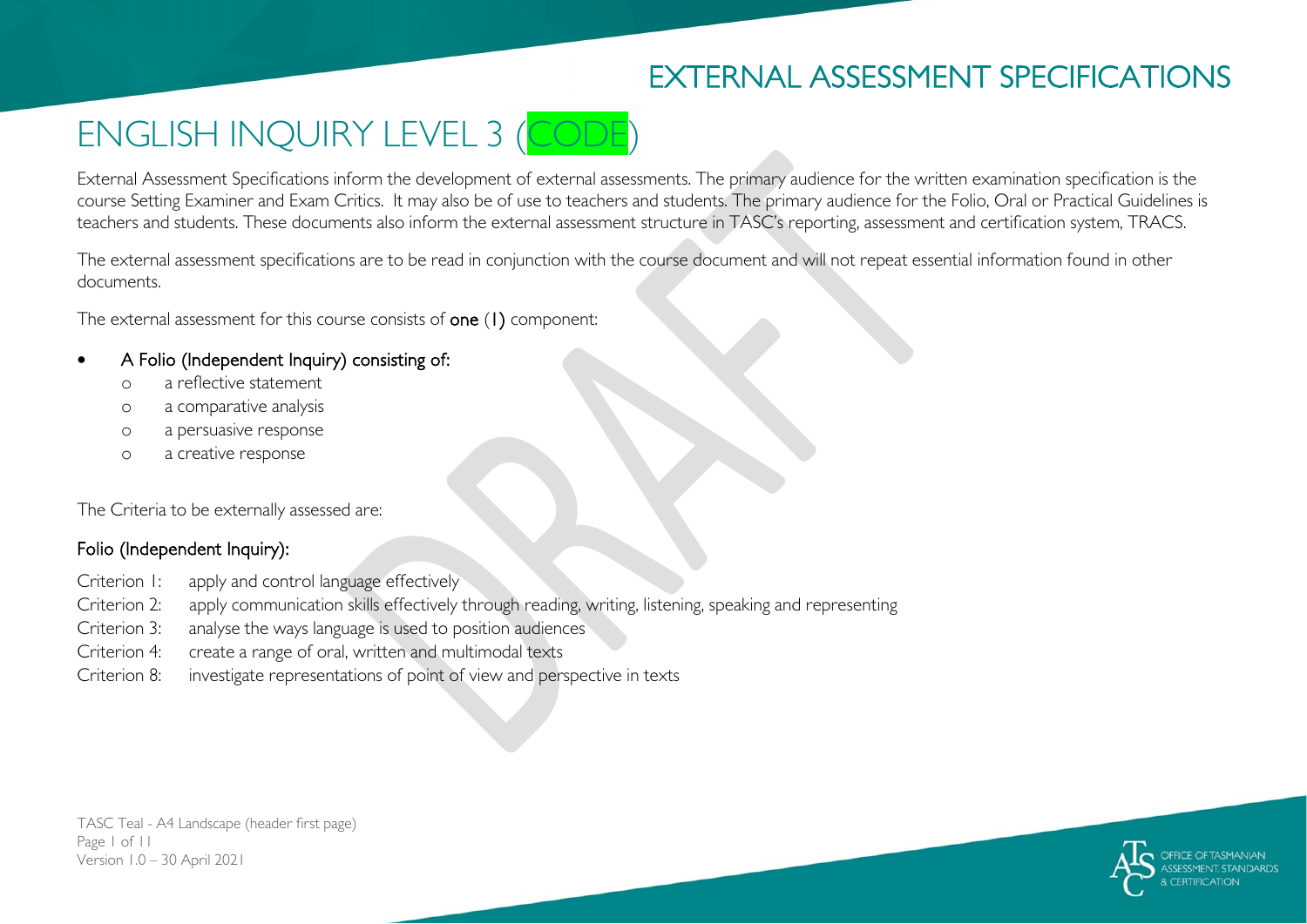## FOLIO (INDEPENDENT INQUIRY) STRUCTURE

| Folio (Independent Inquiry)<br>Components | The reflection statement                               | The comparative analysis                                                                                                        | The persuasive response                                                                                                      | The creative response                                                                                                     |  |
|-------------------------------------------|--------------------------------------------------------|---------------------------------------------------------------------------------------------------------------------------------|------------------------------------------------------------------------------------------------------------------------------|---------------------------------------------------------------------------------------------------------------------------|--|
| Criterion/Criteria                        | Criterion I<br>Criterion 8                             | Criterion I<br>Criterion 3<br>Criterion 4<br>Criterion 8                                                                        | Criterion I<br>Criterion 2<br>Criterion 4<br>Criterion 8                                                                     | Criterion I<br>Criterion 2<br>Criterion 4<br>Criterion 8                                                                  |  |
| <b>Examinable Elements</b>                | Criterion I: Element I, 2, 3<br>Criterion 8: Element I | Criterion I: Elements I, 2, 3, 4, 5<br>Criterion 3: Elements 1, 2, 3, 4<br>Criterion 4: Elements 1, 2<br>Criterion 8: Element 2 | Criterion I: Elements I, 2, 3, 4, 5<br>Criterion 2: Elements 2, 3<br>Criterion 4: Elements 1, 2, 3<br>Criterion 8: Element 3 | Criterion I: Elements I, 2, 3, 4, 5<br>Criterion 2: Elements 2, 3<br>Criterion 4: Elements 1, 2<br>Criterion 8: Element 4 |  |
| Course coverage                           | Module 3                                               | Modules 1, 2 and 3                                                                                                              | Modules 2 and 3                                                                                                              | Modules 1 and 3                                                                                                           |  |
| Prescribed texts coverage                 |                                                        | Prescribed Text                                                                                                                 |                                                                                                                              |                                                                                                                           |  |
| Response format                           | Word processed product                                 |                                                                                                                                 | Word processed or multimodal<br>product                                                                                      | Word processed or multimodal<br>product                                                                                   |  |
| Number and nature of<br>components        | A concise statement                                    | Essay                                                                                                                           | Persuasive written or print<br>multimodal forms                                                                              | Narrative print or multimodal<br>forms                                                                                    |  |
| Compulsory or optional                    | All components are compulsory                          |                                                                                                                                 |                                                                                                                              |                                                                                                                           |  |
| Total time allocation                     | 35 hours including class time                          |                                                                                                                                 |                                                                                                                              |                                                                                                                           |  |

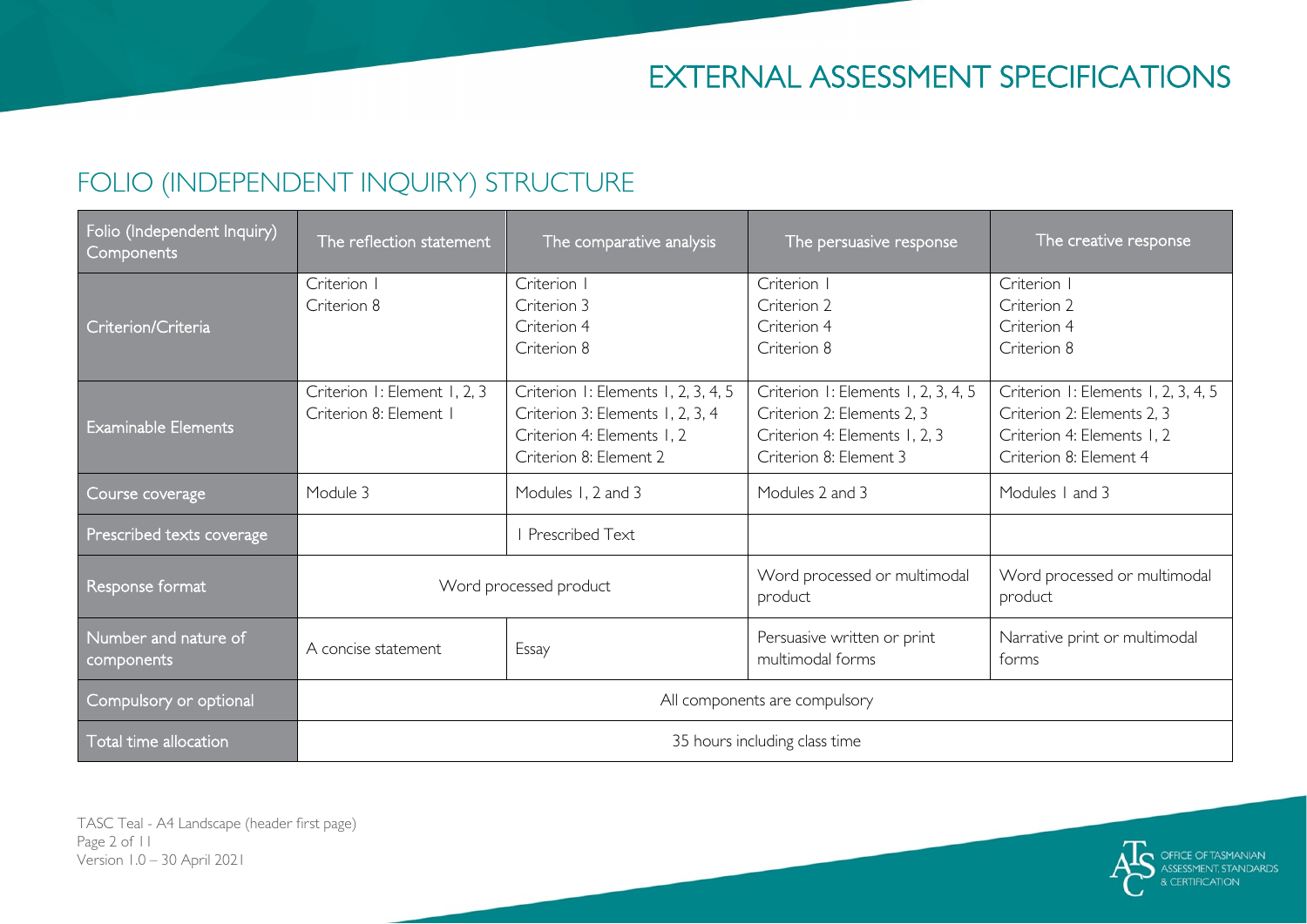| Total word count            | 450 – 600 words<br>5% of time allocation                                                          | 35 of time allocation<br>1700 – 2000 words<br>Excluding quotations and Works<br>Cited list | 30% of time allocation<br>1500 - 1800 words or 4 minutes<br>multimodal<br>Excluding quotations and Works<br>Cited list | 30% of time allocation<br>1500 - 1800 words or 4 minutes<br>multimodal<br>Excluding quotations and Works<br>Cited list |  |  |
|-----------------------------|---------------------------------------------------------------------------------------------------|--------------------------------------------------------------------------------------------|------------------------------------------------------------------------------------------------------------------------|------------------------------------------------------------------------------------------------------------------------|--|--|
| Mark / Rating allocation    | Extended ratings of: A+, A, AB+, B, B-C+, C, C-t+, t, t- or z for each Criterion 1, 2, 3, 4 and 8 |                                                                                            |                                                                                                                        |                                                                                                                        |  |  |
| Mark / Allocation reasoning | Alpha marking is appropriate for the qualitative nature of the English discipline.                |                                                                                            |                                                                                                                        |                                                                                                                        |  |  |

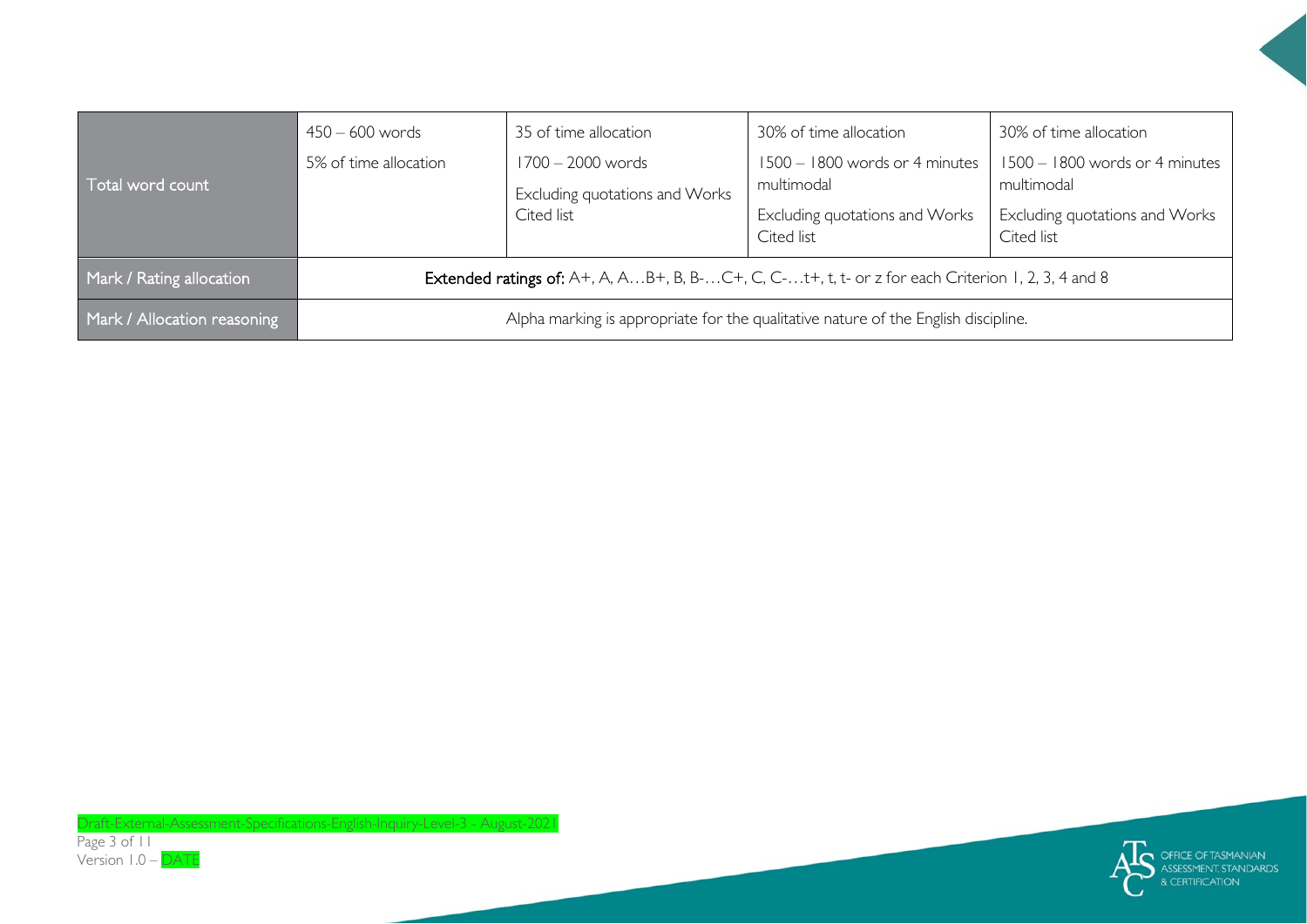# FOLIO (INDEPENDENT INQUIRY) GUIDELINES

These guidelines provide comprehensive details for students, teachers and markers about what component/s form the external assessment for this course.

The TASC Frequently Asked Questions – Externally Assessed Folios provides general information for all students and teachers about externally assessed folios, including a *how-to guide* for submitting folios and a link to the **TASC Academic Integrity Guide.** 

The course Assessment Report available under the *Supporting Documents* section of the **<CODE>** course page addresses issues, strengths and weaknesses about the previous year's assessment of the folio (independent inquiry) and should be read in conjunction with the guidelines.

Markers will use marking guidelines to mark the folio (independent inquiry). TASC would strongly encourage teachers to use the marking guidelines to assess the projects internally.

#### The final Folio (Independent Inquiry) must be electronically submitted by the student to their teacher for external assessment by the *due to teacher date* published on the TASC website each year.

The teacher cannot extend the published *due to teacher date*, however, they may set an earlier deadline for the purpose of internal assessment.

# ADVICE TO STUDENTS

Your Folio (Independent Inquiry) will explore a range of ways of representing an authentic issue through a range of contemporary texts (oral, written, multimodal) across different learning areas and/or contexts.

You are required to submit a Folio (Independent Inquiry) of your work consisting of:

- 1. A reflective statement
- 2. A comparative analysis
- 3. A persuasive response
- 4. A creative response

TASC will assess the Folio (Independent Inquiry) to determine the course external assessment rating for Criteria 1, 2, 3, 4, 8. If you do not submit a Folio (Independent Inquiry) you cannot achieve more than a Preliminary Achievement (PA) for this course.

### FOCUS ISSUE OF YOUR FOLIO (INDEPENDENT INQUIRY)

Learners Students will:

Select one (1) prescribed issue: identity or sustainability, not previously studied in the *English Inquiry* Level 3 course.

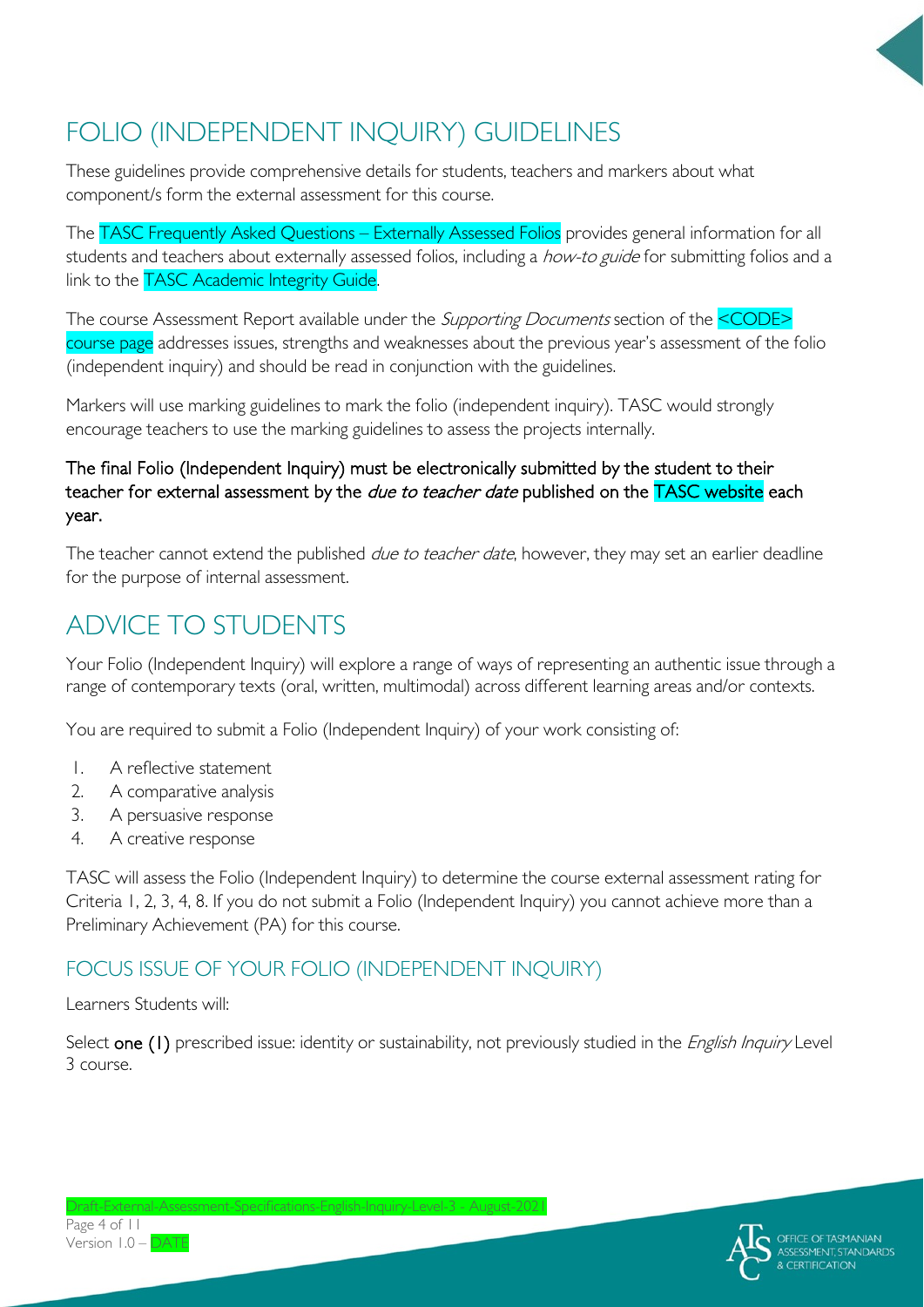

### TEXT SELECTION

Students will:

- Select one (1) prescribed study text related to a prescribed issue from the current *English Inquiry* Level 3 Prescribed Text List.
- Self-select three (3) shorter texts in different form/media (print media and multimodal texts).

You must NOT select a text taught by your teacher in Modules I or 2. Consult the *English Inquiry* Level 3 Prescribed Text List for the current year which is published on the TASC website.

### THE FOCUS OF YOUR FOLIO (INDEPENDENT INQUIRY)

You can choose and read/view your chosen prescribed text at any time throughout the year and start thinking about your inquiry focus. It is recommended that you start reading/viewing your chosen text early in the year. Some students do change their mind about their choice as the year progresses.

Course study from Modules 1 and 2 of English Inquiry Level 3 will develop the key ideas, concepts, skills, knowledge and understanding you need to undertake this Folio (Independent Inquiry).

As you begin your inquiry, decide on your inquiry focus and discuss this with your teacher. Your inquiry focus should encompass your analytical, persuasive and creative responses. You must express your focus as an inquiry question that you will answer. A carefully articulated question can act as a "lens" enabling you to write effectively and with relevance. Your focus/question must be on your Folio (Independent Inquiry) cover page (see Appendix).

Your Folio (Independent Inquiry) requires expressions of your point of view and perspectives: you are strongly advised to write yourself into your Folio (Independent Inquiry) focus question or statement (using the first person). If using the third person in your critical response, make sure a personal position is discernible in your focus question/statement.

Your Folio (Independent Inquiry) may be composed from differing points of view: you will need to carefully consider which narrative stance you take in composing your responses.

Your focus question or statement must be clearly printed on a cover page, preceding the Reflective Statement.

Your teacher is there to guide and assist you: make sure you have regular discussions with your teacher about your progress. Make sure your teacher sights your study journal regularly. You should allow approximately 35 hours or 7 weeks to complete your study in class time. Putting together all the required components of the Folio (Independent Inquiry) takes time, especially in the final week.

## STUDY JOURNAL

You must keep a study journal in order to monitor your progress in any form you prefer. The purpose of your study journal is to chart your progress and to demonstrate that you have abided by the rules of Academic Integrity. Make and date regular entries. Record your reading, research, achievements, planning for the next stage and any problems or difficulties you are experiencing. Make notes about tasks you have

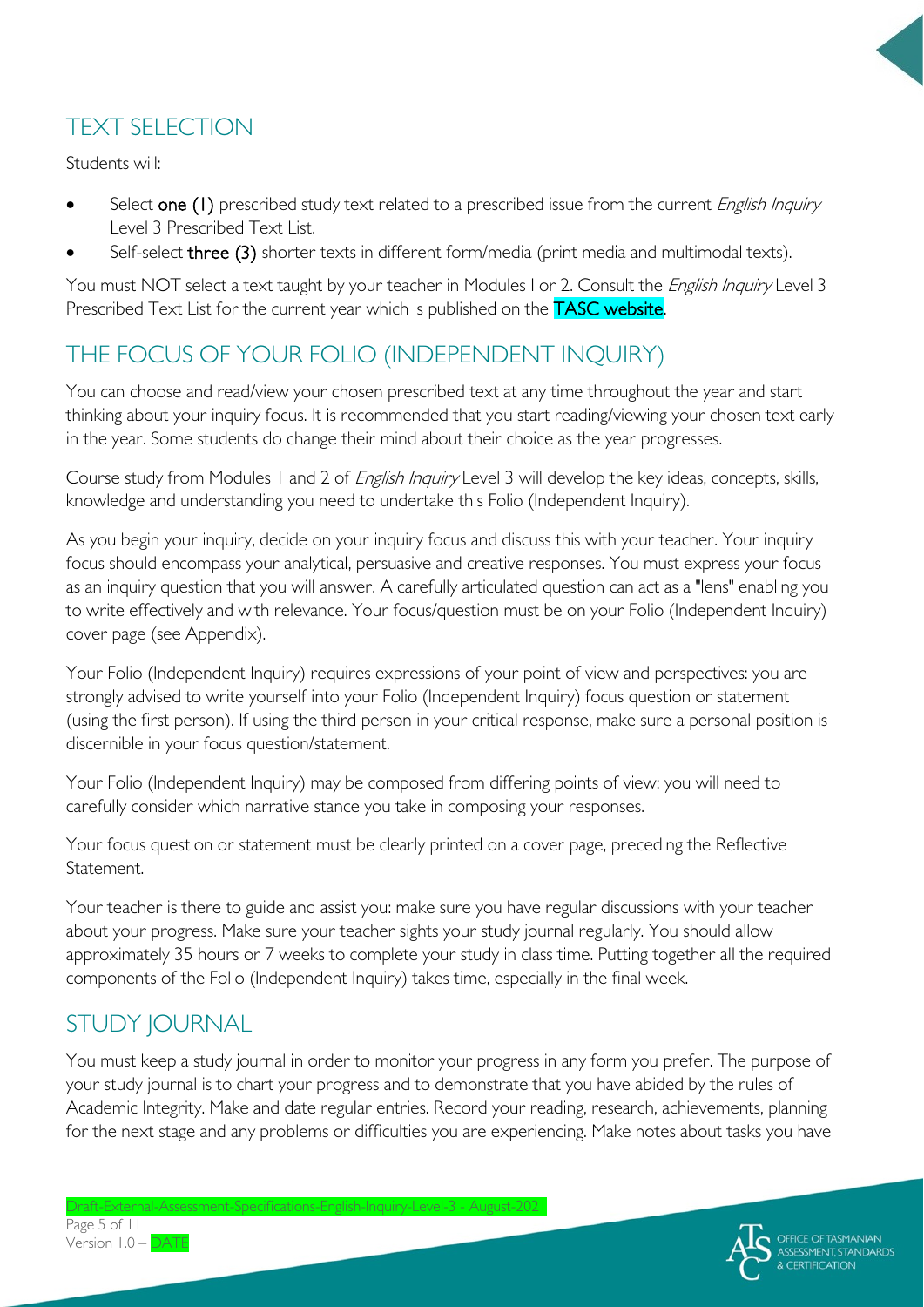to undertake and notes on your text as you read. Use your study journal to reflect on your reading or listening or viewing. Detail all sources of information.

The study journal is not submitted for external assessment, but is an internal requirement to assist your teacher in showing your evidence of meeting the TASC Academic Integrity requirements.

### The Reflective Statement

The Reflective Statement is composed at the end of the composition process and is a personal, critical reflection on the process involved in completing the Major Work Independent Inquiry and on the completed product.

The Reflective Statement will be shaped in the form of a word-processed statement.

In your Reflective Statement you will:

- summarise the intention of your investigation and the relationship with the three major responses contained in the Folio (Independent Inquiry):
	- o why you selected the prescribed issue for your inquiry focus
	- o what you wanted to communicate through your inquiry question
	- o the way(s) the inquiry is transdisciplinary in nature
	- o the connections between your inquiry question and the three major responses
- explain and justify why you chose to:
	- o represent particular points on view and perspectives on an issue in a particular way
	- use particular language features, techniques, conventions, structure/forms and modes
- outline new learning (ideas, points of view or perspectives about the prescribed issue) developed in response to the inquiry.

You will write between 500 – 800 words. Your reflective statement is part of the total word count (5200 – 6400) for the whole Folio (Independent Inquiry).

### The Comparative Analysis

You will compare the representation of the prescribed issue across the prescribed text and studentselected texts. To do this you will analyse different points of view, perspectives and multimodal (language, audio, visual) features of the texts selected.

The comparative analysis will be shaped in the form of a word processed, written essay.

You will:

- select a prescribed issue to study from Module 3 in the *English Inquiry* Level 3 course document.
- select and study a prescribed text from the *English Inquiry* Level 3 Prescribed text list related to the prescribed issue selected.
- self-select three shorter texts in different form/media (print media and multimodal texts) related to the prescribed issue selected.

The total word count for the comparative analysis is between 1700 – 2000 words. In this component of the Folio (Independent Inquiry) you will write an essay that reveals substantial thought and time commitment.

 $S$ -English-Inquiry-Level-3 - August-2021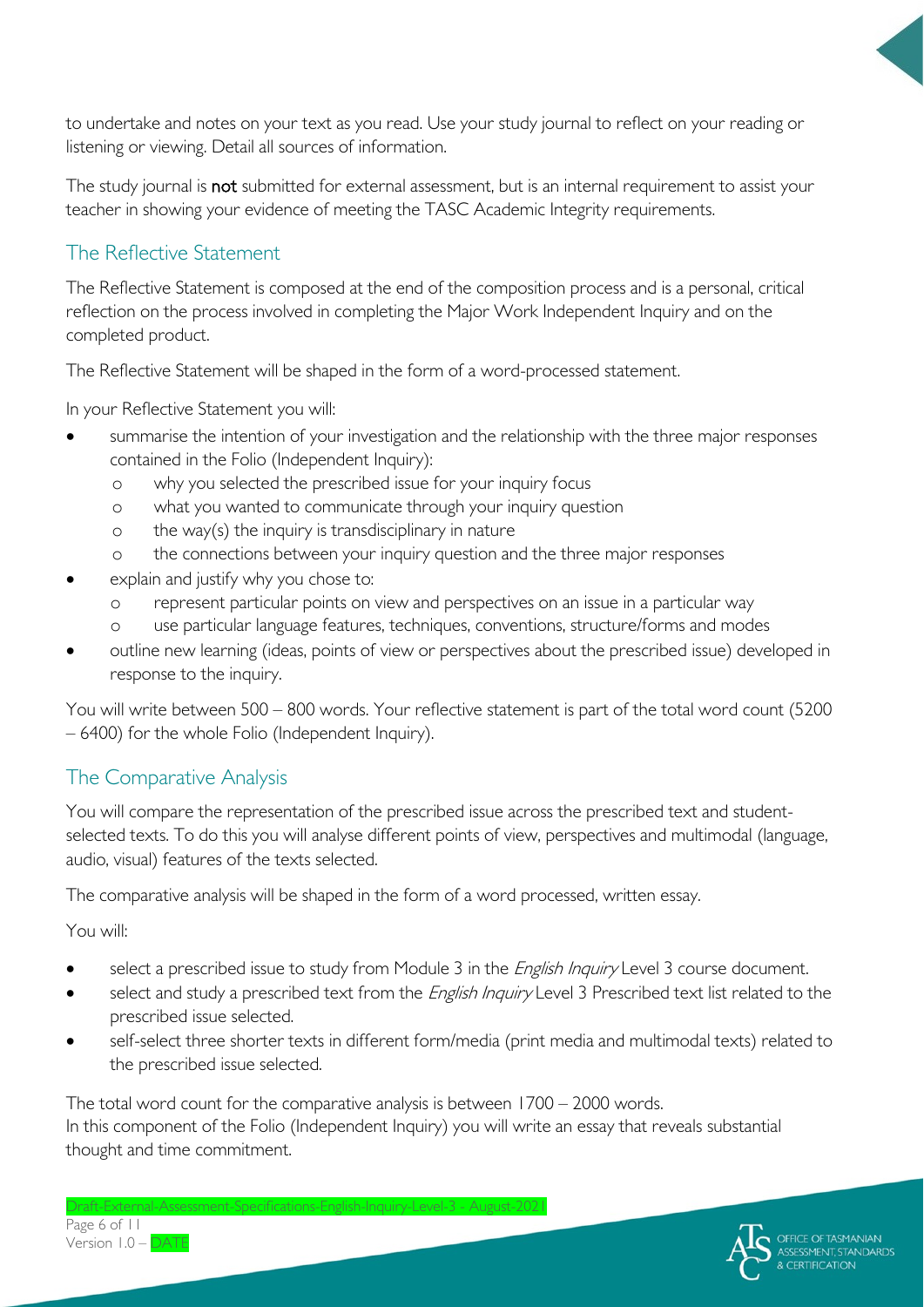You may respond in either a third or first-person response. Review the course criterion standards to help you focus your thinking.

### The Persuasive Response

The persuasive response will be shaped in the form of an argument expressing the learner's point of view and other perspectives on the prescribed issue.

It will be crafted and communicated as a written text or print multimodal, using a selected persuasive text type/s.

The total word count for the persuasive response is between 1500 – 1800 words.

### The Creative Response

The creative response will be shaped in the form of a narrative argument.

It will be crafted and communicated as a multimodal text type.

It will either:

• represent the same points of view and perspectives already explored and expressed in the comparative and the persuasive response on the prescribed issue

or

• represent different points of view and perspectives on the prescribed issue.

The creative response will relate clearly to the focus of the Folio (Independent Inquiry) and serve as another way of showing knowledge and understanding of the representation of the issue in both the prescribed text and student selected texts.

The selection of appropriate multimodal text type/form/medium to convey a narrative argument is significant to the effectiveness of the response.

Depending on the multimodal text type selected, the size of the creative response will either constitute between 1500 – 1800 words or four minutes multimodal.

## Folio (Independent Inquiry) length and word count

- Folios (Independent Inquiry) outside the 5200 6400 word limit will be penalised on Criterion 1 by one whole rating.
- The word count does include any footnotes provided but does not include quotations or your reference list.

# Presentation of Folio (Independent Inquiry)

Draft-External-Assessment-Specifications-English-Inquiry-Level-3 - August-2021

When presenting your Folio (Independent Inquiry), the following points must be noted:

• You are expected to provide a reworked, and polished, word-processed product. Your teacher is required to see all versions of your work, so it is essential to 'Save as' each time you produce a new

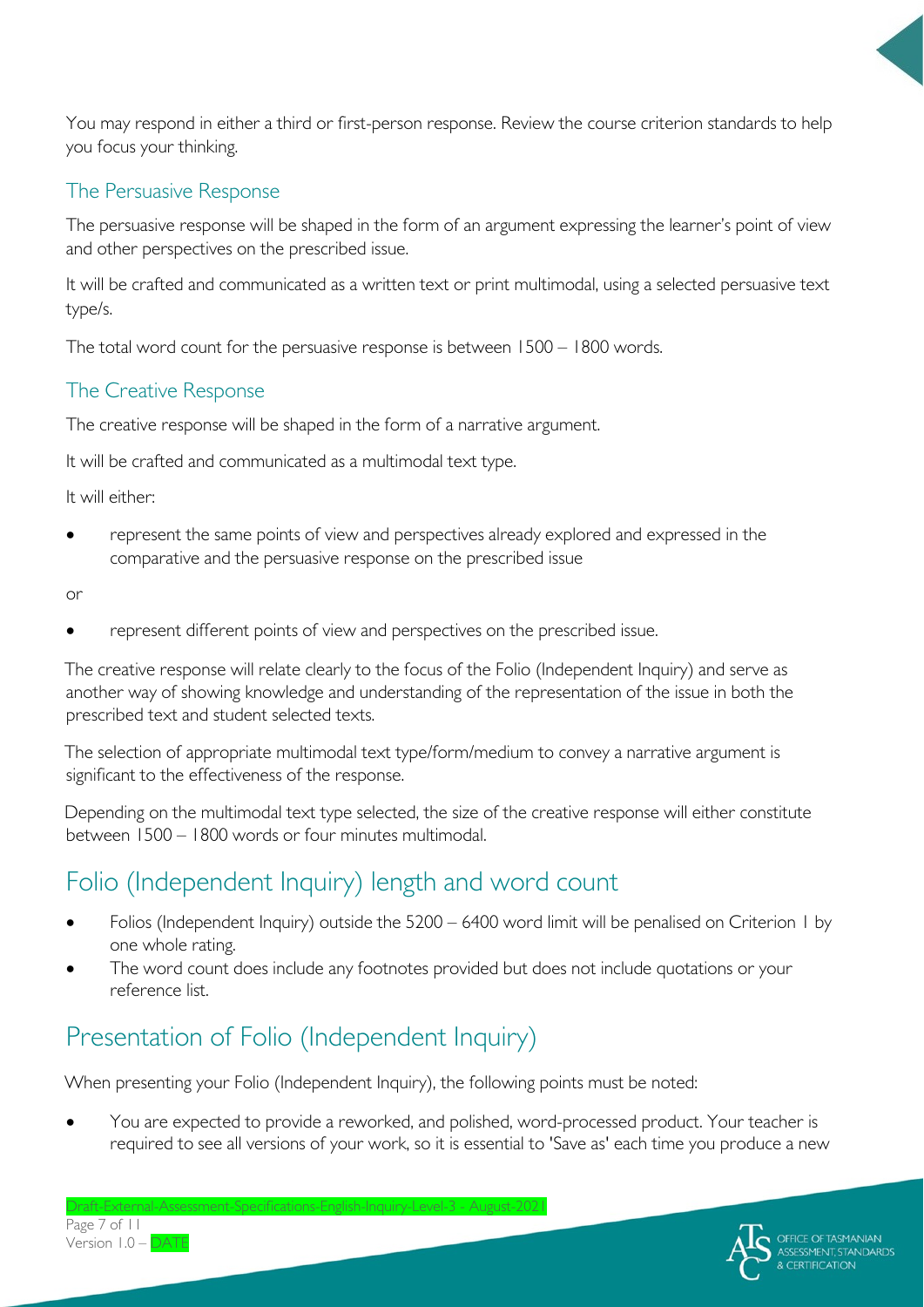draft of your work. The best way to protect yourself from technological failure is to make a hard copy of each draft. No allowances can be made for technological failures including software and hardware malfunctions.

- Proofreading and editing are an essential part of the process. Careful attention needs to be given to correct spelling of all proper nouns, including titles, composers' names, characters' names, etc. When referring to the composer, the full name should be used in the first instance (e.g. Richard Flanagan), and the surname only thereafter (Flanagan).
- Provide a cover page that includes the title of the selected text focus of your study on it and a word count. The proforma cover page is included as Appendix I and must be used by all candidates.
- Your Folio (Independent Inquiry) must use 1.5 spacing only. This makes it easier for examiners to read your work on the electronic devices. Use a clear size 12 font such as Palatino, Baskerville, Calibri, Helvetica or Gill Sans MT. Any variation to this must be integral to the textual integrity of the piece. For example, if you are presenting a film script as your imaginative response you must use 12-point Courier (or Courier Prime, Courier New, Courier Final Draft) because this is the industry standard.
- Your candidate number should appear on every page of the as a header.
- Every page must be paginated.
- Borders, decorations and "project" style covers do not add to the textual integrity of the Folio (Independent Inquiry) and must not be used. Cover pages for each different component of the Folio (Independent Inquiry) must not be used. Students who continue to do so will be penalised on Criterion 7.
- Do NOT include your inquiry question as a header.
- Do not include your name, the name of your teacher or your school/college in any part.

### **Referencing**

- You must consistently use the M LAS Referencing system in all components of your folio (independent inquiry). The correct use of a referencing system forms part of the overall awarding of Criterion 1.
- A detailed list of the Works Cited must be located at the end of the Folio (Independent Inquiry) – that is after the narrative response. This list should include all works used in the comparative analysis, and the persuasive and narrative responses.
- Quotations must be presented as outlined in the referencing system used.

### Declaration Form

Students must complete and submit the Student Folio Declaration available on the TASC website for teachers before the Folio is submitted. Teachers will hold the declaration and will be asked to provide to TASC if required.

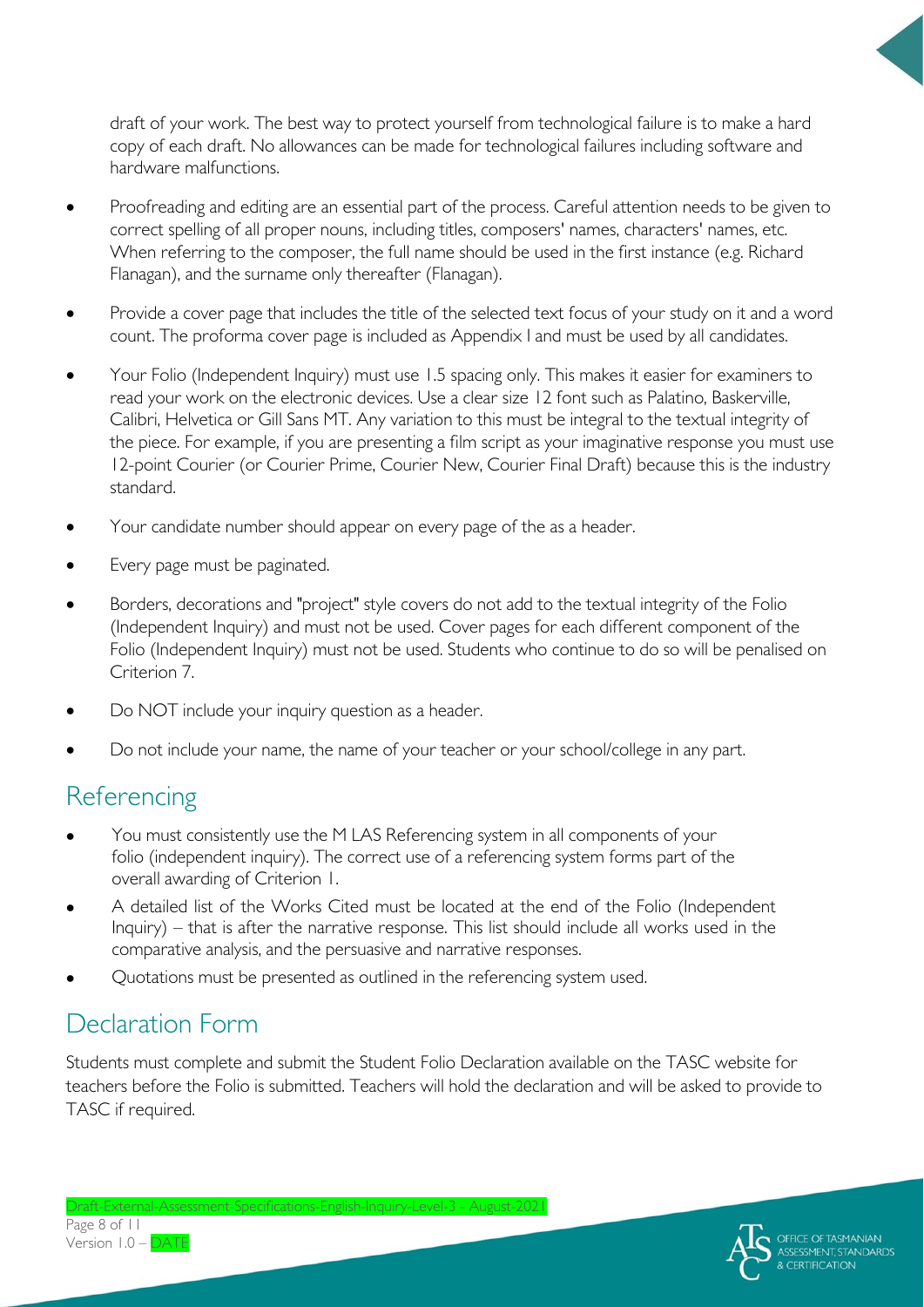The Folio must be submitted via TRACS. All components of the of the folio will submitted as one complete document.

# ADVICE TO TEACHERS

For each of your students you are required to:

- see all work as it progresses
- make sure the presentation and content requirements for the Folio (Independent Inquiry) and the penalties for not meeting them are well known

It is essential that:

- providers ensure that the prescribed issue selected for study in the Folio (Independent Inquiry), identity or sustainability, must not have been previously studied in Modules 1 or 2 the *English Inquiry* Level 3 course
- providers ensure that the prescribed texts and student selected texts for the Folio (Independent Inquiry) must not have been previously studied in the *English Inquiry* Level 3 course
- providers take a range of measures to ensure academic integrity
- aspects of the process of development of the Folio (Independent Inquiry) take place in school time
- the supervising teacher regularly monitors work completed away from school. The response must be entirely original and must be completed without undue assistance from another person
- the Folio (Independent Inquiry) must be the student's own work, however, it is not the intention that students should decide upon an inquiry focus and then be left to their own devices.

As a guide, teachers can expect students to need about 35 hours (7 weeks or equivalent) of class and other time for the study. Teachers can choose when to allocate time for the Folio (Independent Inquiry) to their classes, bearing in mind the submission date in Module 3. Time allocated does not have to be consecutive.

# ADVICE TO MARKERS

The criteria to be assessed through the marking of the Folio (Independent Inquiry) are:

- Criterion 1: apply and control language effectively
- Criterion 2: apply communication skills effectively through reading, writing, listening, speaking and representing
- Criterion 3: analyse the ways language is used to position audiences
- Criterion 4: create a range of oral, written and multimodal texts
- Criterion 8: investigate representations of point of view and perspective in texts

#### The Context Statement

- Criterion 2: apply communication skills effectively through reading, writing, listening, speaking and representing
- Criterion 8: investigate representations of point of view and perspective in texts

### The Comparative Analysis

• Criterion 1: apply and control language effectively

Draft-External-Assessment-Specifications-English-Inquiry-Level-3 - August-2021

Page 9 of 11 Version 1.0 – DATE